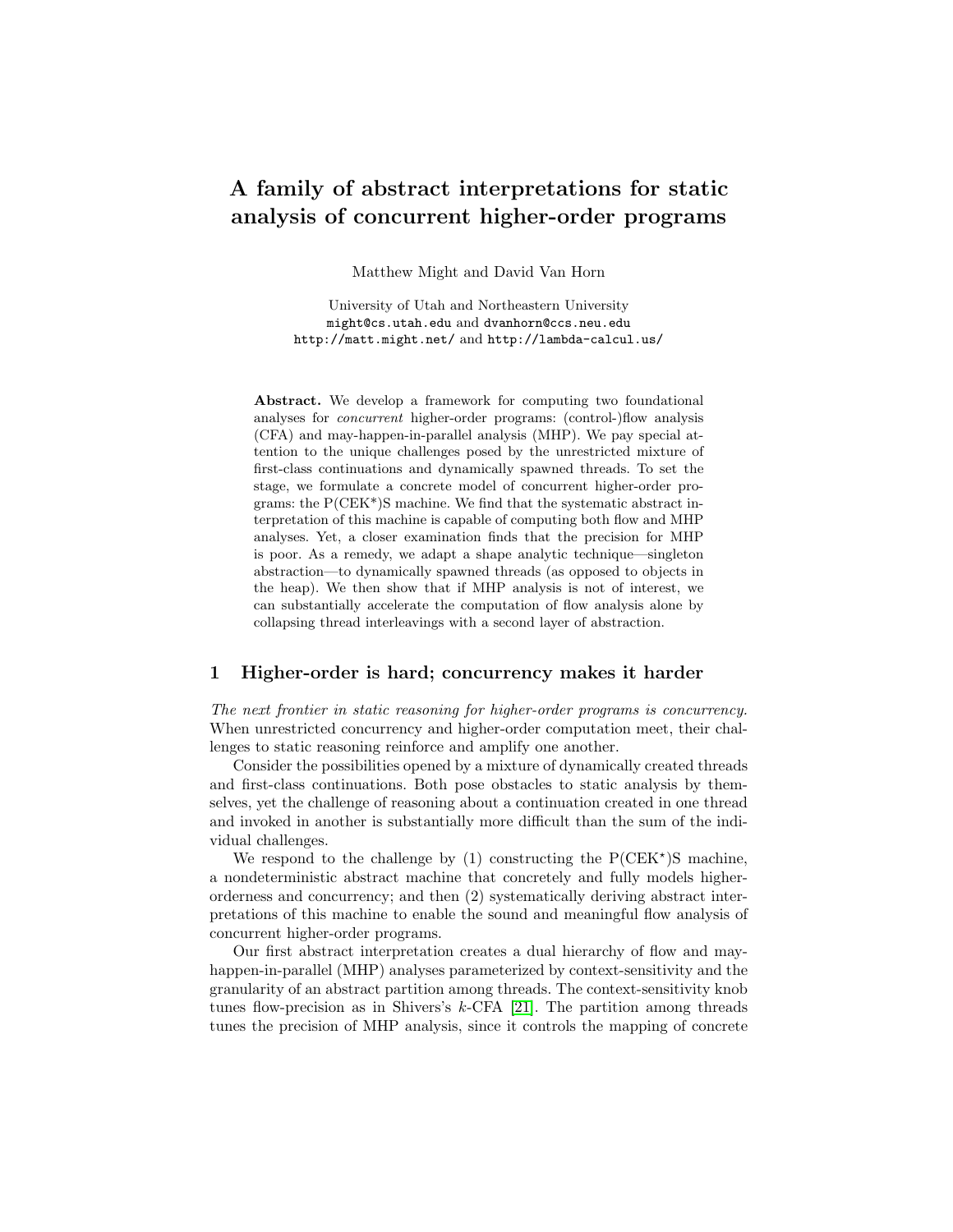threads onto abstract threads. To improve the precision of MHP analysis, our second abstract interpretation introduces shape analytic concepts—chiefly, singleton cardinality analysis—but it applies them to discover the "shape" of threads rather than the shape of objects in the heap. The final abstract interpretation accelerates the computation of flow analysis (at the cost of MHP analysis) by inflicting a second abstraction that soundly collapses all thread interleavings together.

#### 1.1 Challenges to reasoning about higher-order concurrency

The combination of higher-order computation and concurrency introduces design patterns that challenge conventional static reasoning techniques.

Challenge: Optimizing futures Futures are a popular means of enabling parallelism in functional programming. Expressions marked future are computed in parallel with their own continuation. When that value reaches a point of strict evaluation, the thread of the continuation joins with the thread of the future.

Unfortunately, the standard implementation of futures [\[5\]](#page-15-0) inflicts substantial costs on sequential performance: that implementation transforms (future  $e$ ) into  $(\text{spam } e)$ , and all strict expressions into conditionals and thread-joins. That is, if the expression  $e'$  is in a strict evaluation position, then it becomes:

(let  $([$ t $e$  $]$ ) (if (thread? t) (join t) t))

Incurring this check at all strict points is costly. A flow analysis that works for concurrent programs would find that most expressions can never evaluate to future value, and thus, need not incur such tests.

Challenge: Thread cloning/replication The higher-order primitive call/cc captures the current continuation and passes it as a first-class value to its argument. The primitive call/cc is extremely powerful—a brief interaction between spawn and call/cc effortlessly expresses thread replication:

(call/cc (lambda (cc) (spawn (cc #t)) #f))

This code captures the current continuation, spawns a new thread and replicates the spawning thread in the spawned thread by invoking that continuation. The two threads can be distinguished by the return value of call/cc: the replicant returns true and the original returns false.

Challenge: Thread metamorphosis Consider a web server in which continuations are used to suspend and restore computations during interactions with the client [\[18\]](#page-16-1). Threads "morph" from one kind of thread (an interaction thread or a worker thread) to another by invoking continuations. The begin-worker continuation metamorphizes the calling thread into a worker thread: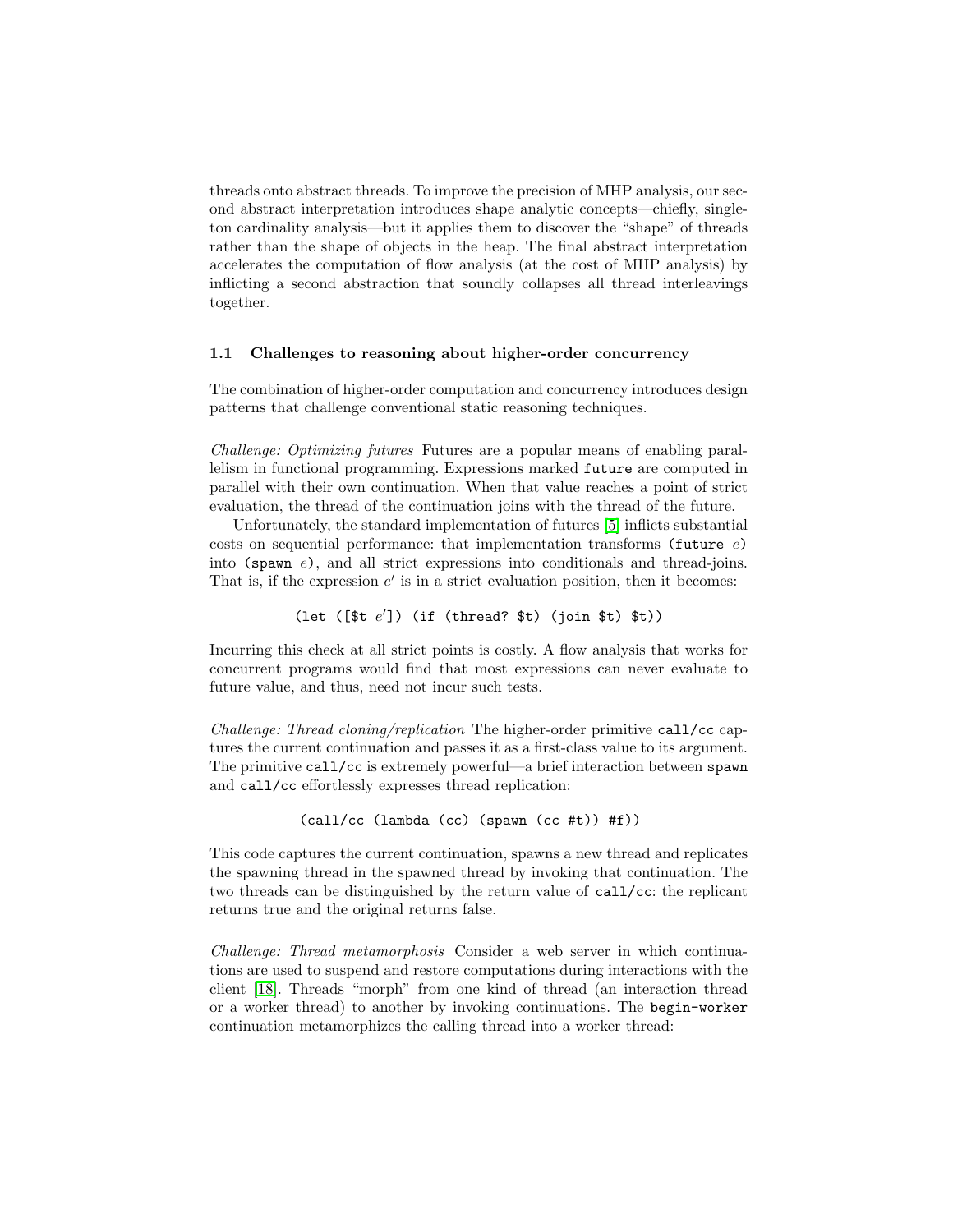```
(define become-worker
(let ([cc (call/cc (lambda (cc) (cc cc)))])
 (cond
  [(continuation? cc) cc]
  [else (handle-next-request)
                         (become-worker #t)])))
```
The procedure handle-next-request checks whether the request is the resumption of an old session, and if so, invokes the continuation of that old session:

```
(define (handle-next-request)
(define request (next-request))
(atomic-hash-remove! (session-id request)
 (lambda (session-continuation)
   (define answer (request->answer request))
   (session-continuation answer))
 (lambda () (start-new-session request))))
```
When a client-handling thread needs data from the client, it calls read-from-client, it associates the current continuation to the active session, piggy-backs a request to the client on an outstanding reply and the metamorphizes into a worker thread to handle other incoming clients:

```
(define (read-from-client session)
 (call/cc (lambda (cc)
  (atomic-hash-set! sessions (session-id session) cc)
  (reply-to session))
  (become-worker #t)))
```
## 2 P(CEK\*)S: An abstract machine model of concurrent, higher-order computation

In this section, we define a  $P(\text{CEK*})$ S machine—a CESK machine with a pointer refinement that allows concurrent threads of execution. It is directly inspired by the sequential abstract machines in Van Horn and Might's recent work [\[23\]](#page-16-2). Abstract interpretations of this machine perform both flow and MHP analysis for concurrent, higher-order programs.

The language modeled in this machine (Figure [1\)](#page-3-0) is A-Normal Form lambda calculus [\[9\]](#page-16-3) augmented with a core set of primitives for multithreaded programming. For concurrency, it features an atomic compare-and-swap operation, a spawn form to create a thread from an expression and a join operation to wait for another thread to complete. For higher-order computation, it features closures and first-class continuations. A closure is a first-class procedure constructed by pairing a lambda term with an environment that fixes the meaning of its free variables. A continuation reifies the sequential control-flow for the remainder of the thread as a value; when a continuation is "invoked," it restores that controlflow. Continuations may be invoked an arbitrary number of times, and at any time since their moment of creation.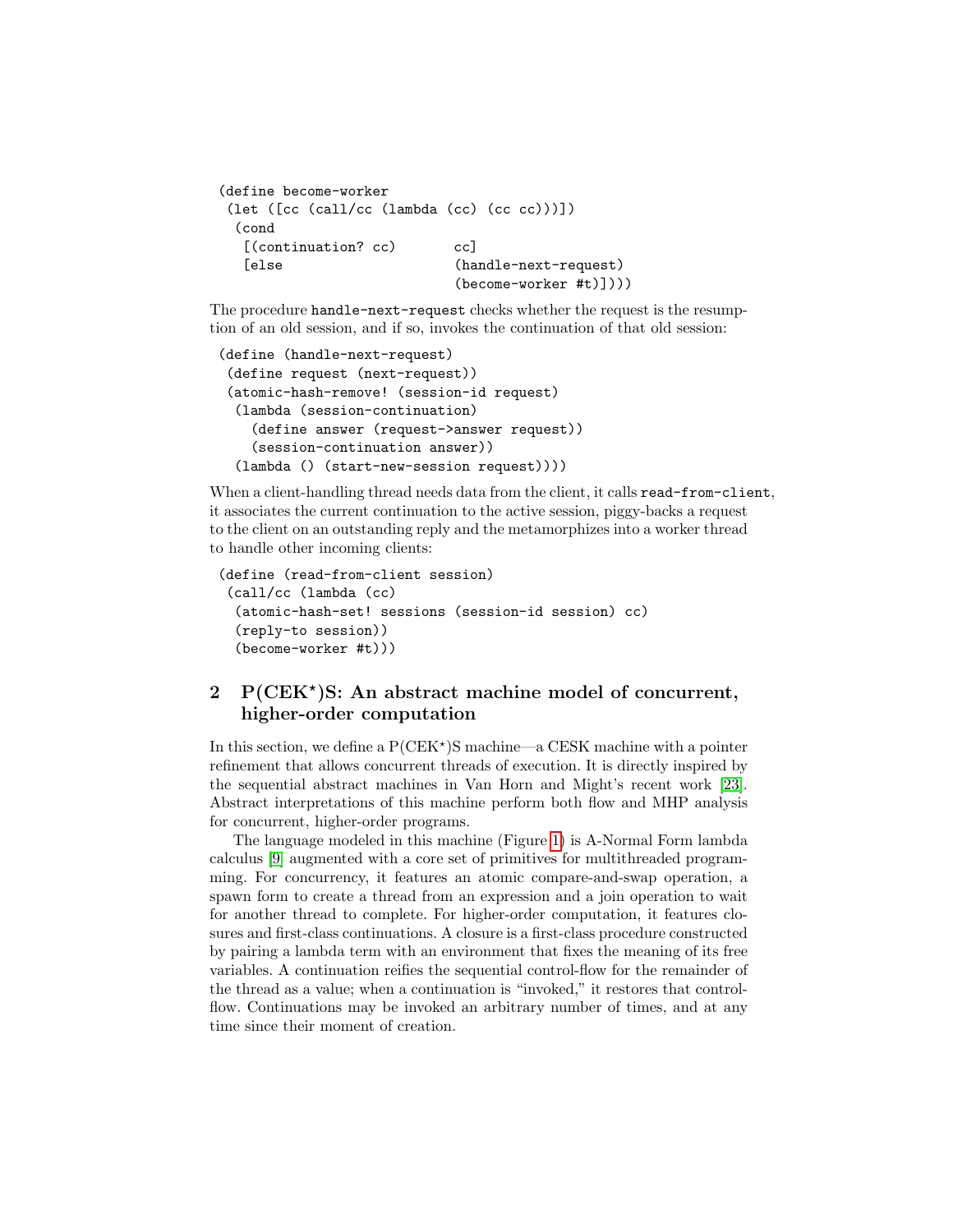```
e \in \text{Exp} ::= (\text{let } ((v \text{ cexp})) e)| cexp
                     | æ
cexp \in \mathsf{CExp} ::= (f \mathcal{L}_1 \ldots \mathcal{L}_n)| (callcc x)
                     | (set! v \mathcal{L}_{value})
                     | (if æ cexp cexp)
                     | (cas v \mathcal{L}_{old} \mathcal{L}_{new})
                     | (spawn e)
                     | (join æ)
f, \omega \in \mathsf{AExp} ::= \mathit{lam} \mid v \mid n \mid \mathsf{ff}lam \in Lam ::= (\lambda (v_1 ... v_n) e)
```
<span id="page-3-0"></span>Fig. 1. ANF lambda-calculus augmented with a core set of primitives for concurrency

## 2.1  $P(CEK^*)S: A$  concrete state-space

A concrete state of execution in the P(CEK? )S machine contains a set of threads plus a shared store. Each thread is a context combined with a thread id. A context contains the current expression, the current environment, an address pointing to the current continuation, and a thread history:

$$
\varsigma \in \Sigma = \text{Threads} \times \text{Store}
$$
\n
$$
T \in \text{Threads} = \mathcal{P}(\text{Context} \times \text{TID})
$$
\n
$$
c \in \text{Context} = \text{Exp} \times \text{Env} \times \text{Addr} \times \text{Hist}
$$
\n
$$
\rho \in \text{Env} = \text{Var} \rightarrow \text{Addr}
$$
\n
$$
\kappa \in \text{Kont} = \text{Var} \times \text{Exp} \times \text{Env} \times \text{Addr} + \{\text{halt}\}
$$
\n
$$
h \in \text{Hist} \text{ contains records of thread history}
$$
\n
$$
\sigma \in \text{Store} = \text{Addr} \rightarrow D
$$
\n
$$
d \in D = \text{Value}
$$
\n
$$
\text{val} \in \text{Value} = \text{Clo} + \text{Bool} + \text{Num} + \text{Kont} + \text{TID} + \text{Addr}
$$
\n
$$
\text{clo} \in \text{Clo} = \text{Lam} \times \text{Env}
$$
\n
$$
a \in \text{Addr} \text{ is an infinite set of addresses}
$$
\n
$$
t \in \text{TID} \text{ is an infinite set of thread is.}
$$

The  $P(\text{CEK*})$ S machine allocates continuations in the store; thus, to add firstclass continuations, we have first-class addresses. Under abstraction, program history determines the context-sensitivity of an individual thread. To allow context-sensitivity to be set as external parameter, we'll leave program history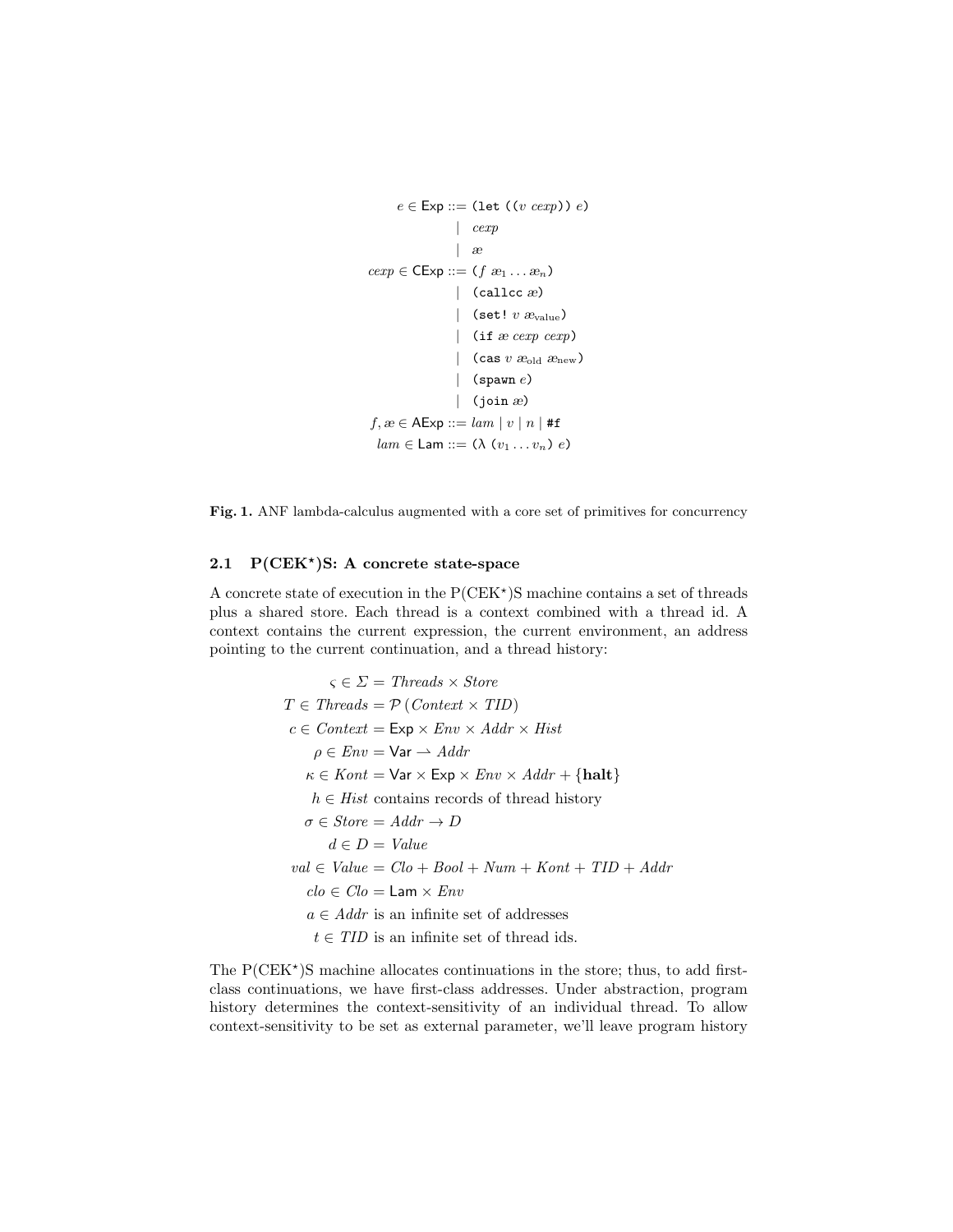opaque. (For example, to set up a k-CFA-like analysis, the program history would be the sequence of calls made since the start of the program.) To parameterize the precision of MHP analysis, the thread ids are also opaque.

## 2.2 P(CEK<sup>\*</sup>)S: A factored transition relation

Our goal is to factor the semantics of the  $P(CEK^{\star})S$  machine, so that one can drop in a classical CESK machine to model sequential language features. The abstract interpretation maintains the same factoring, so that existing analyses of higher-order programs may be "plugged into" the framework for handling concurrency. The relation  $(\Rightarrow)$  models concurrent transition, and the relation  $(\rightarrow)$  models sequential transition:

$$
(\Rightarrow) \subseteq \Sigma \times \Sigma
$$
  

$$
(\rightarrow) \subseteq (Context \times Store) \times (Context \times Store)
$$

For instance, the concurrent transition relation invokes the sequential transition relation to handle if, set!, cas, called or procedure call: $<sup>1</sup>$  $<sup>1</sup>$  $<sup>1</sup>$ </sup>

$$
\frac{(c,\sigma) \to (c',\sigma')}{(\{(c,t)\} \uplus T,\sigma) \Rightarrow (\{(c',t)\} \cup T,\sigma')}
$$

Given a program e, the injection function  $\mathcal{I}: \mathsf{Exp} \to State$  creates the initial machine state:

$$
\mathcal{I}(e) = (\{((e,[], a_{\mathbf{halt}}, h_0), t_0)\}, [a_{\mathbf{halt}} \mapsto \mathbf{halt}]),
$$

where  $t_0$  is the distinguished initial thread id,  $h_0$  is a blank history and  $a_{\text{halt}}$  is the distinguished address of the halt continuation. The meaning of a program  $e$  is the (possibly infinite) set of states reachable from the initial state:

$$
\{\varsigma : \mathcal{I}(e) \Rightarrow^* \varsigma\}.
$$

Sequential transition example: callcc There are ample resources dating to Felleisen and Friedman [\[6\]](#page-15-1) detailing the transition relation of a CESK machine. For a recent treatment that covers both concrete and abstract transition, see Van Horn and Might [\[23\]](#page-16-2). Most of the transitions are straightforward, but in the interest of more self-containment, we review the callcc transition:

$$
\overbrace{(\llbracket(\text{calloc } \hat{\mathbf{x}})\rrbracket, \rho, a_{\kappa}, h)}, \sigma) \Rightarrow ((e, \rho'', a_{\kappa}, h'), \sigma'), \text{ where}
$$
\n
$$
h' = record(c, h)
$$
\n
$$
(\llbracket (\lambda (v) e) \rrbracket, \rho') = \mathcal{E}(\mathbf{x}, \rho, \sigma)
$$
\n
$$
a = alloc(v, h')
$$
\n
$$
\rho'' = \rho'[v \mapsto a]
$$
\n
$$
\sigma' = \sigma[a \mapsto a_{\kappa}].
$$

<span id="page-4-0"></span><sup>&</sup>lt;sup>1</sup> The transition for cas is "sequential" in the sense that its action is atomic.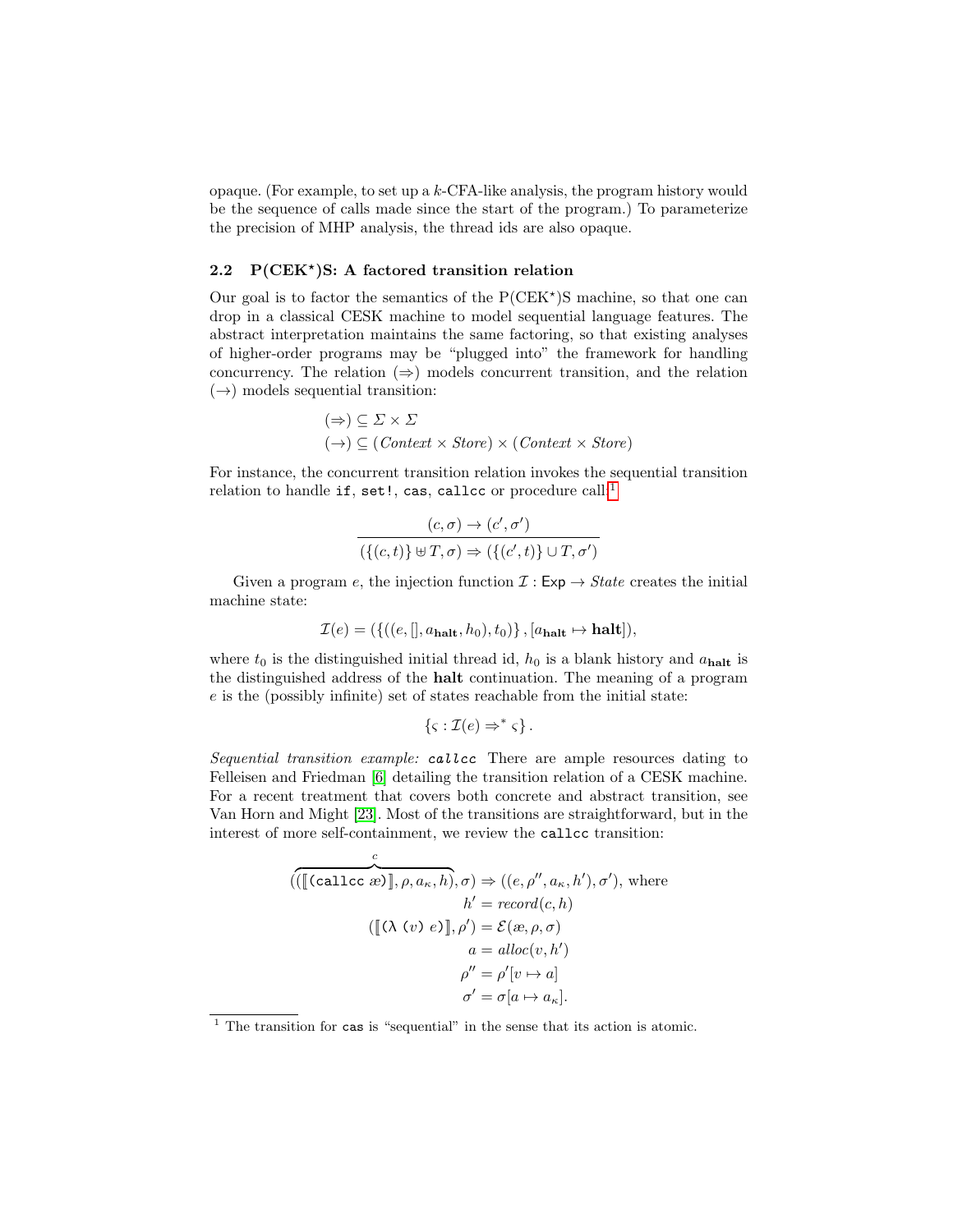The atomic evaluation function  $\mathcal{E}$ : AExp  $\times$  Env  $\times$  Store  $\rightarrow$  D maps an atomic expression to a value in the context of an environment and a store; for example:

$$
\mathcal{E}(v,\rho,\sigma) = \sigma(\rho(v))
$$
  

$$
\mathcal{E}(lam,\rho,\sigma) = (lam,\rho).
$$

(The notation  $f[x \mapsto y]$  is functional extension: the function identical to f, except that x now yields y instead of  $f(x)$ .

#### 2.3 A shift in perspective

Before proceeding, it is worth shifting the formulation so as to ease the process of abstraction. For instance, the state-space is well-equipped to handle a finite abstraction over addresses, since we can promote the range of the store to sets of values. This allows multiple values to live at the same address once an address has been re-allocated. The state-space is less well-equipped to handle the approximation on thread ids. When abstracting thread ids, we could keep a set of abstract threads paired with the store. But, it is natural to define the forthcoming concrete and abstract transitions when the set of threads becomes a map. Since every thread has a distinct thread id, we can model the set of threads in each state as a partial map from a thread id to a context:

$$
Threads \equiv TID \rightarrow Context.
$$

It is straightforward to update the concurrent transition relation when it calls out to the sequential transition relation:

$$
\frac{(c,\sigma) \to (c',\sigma')}{(T[t \mapsto c],\sigma) \Rightarrow (T[t \mapsto c'],\sigma').}
$$

## 2.4 Concurrent transition in the  $P(CEK^*)S$  machine

We define the concurrent transitions separately from the sequential transitions. For instance, if a context is attempting to spawn a thread, the concurrent relation handles it by allocating a new thread id  $t'$ , and binding it to the new context  $c''$ :

$$
(T[t \mapsto \overbrace{([\text{spawn } e)}^c], \rho, a_{\kappa}, h)], \sigma) \Rightarrow (T[t \mapsto c', t' \mapsto c''], \sigma'),
$$
  
\nwhere  $t' = newtid(c, T[t \mapsto c])$   
\n
$$
c'' = (e, \rho, a_{\text{halt}}, h_0)
$$
  
\n
$$
h' = record(c, h)
$$
  
\n
$$
(v', e', \rho', a'_{\kappa}) = \sigma(a_{\kappa})
$$
  
\n
$$
a' = alloc(v', h')
$$
  
\n
$$
\rho'' = \rho'[v' \mapsto a']
$$
  
\n
$$
c' = (e', \rho'', a'_{\kappa}, h')
$$
  
\n
$$
\sigma' = \sigma[a' \mapsto t'], \text{ where:}
$$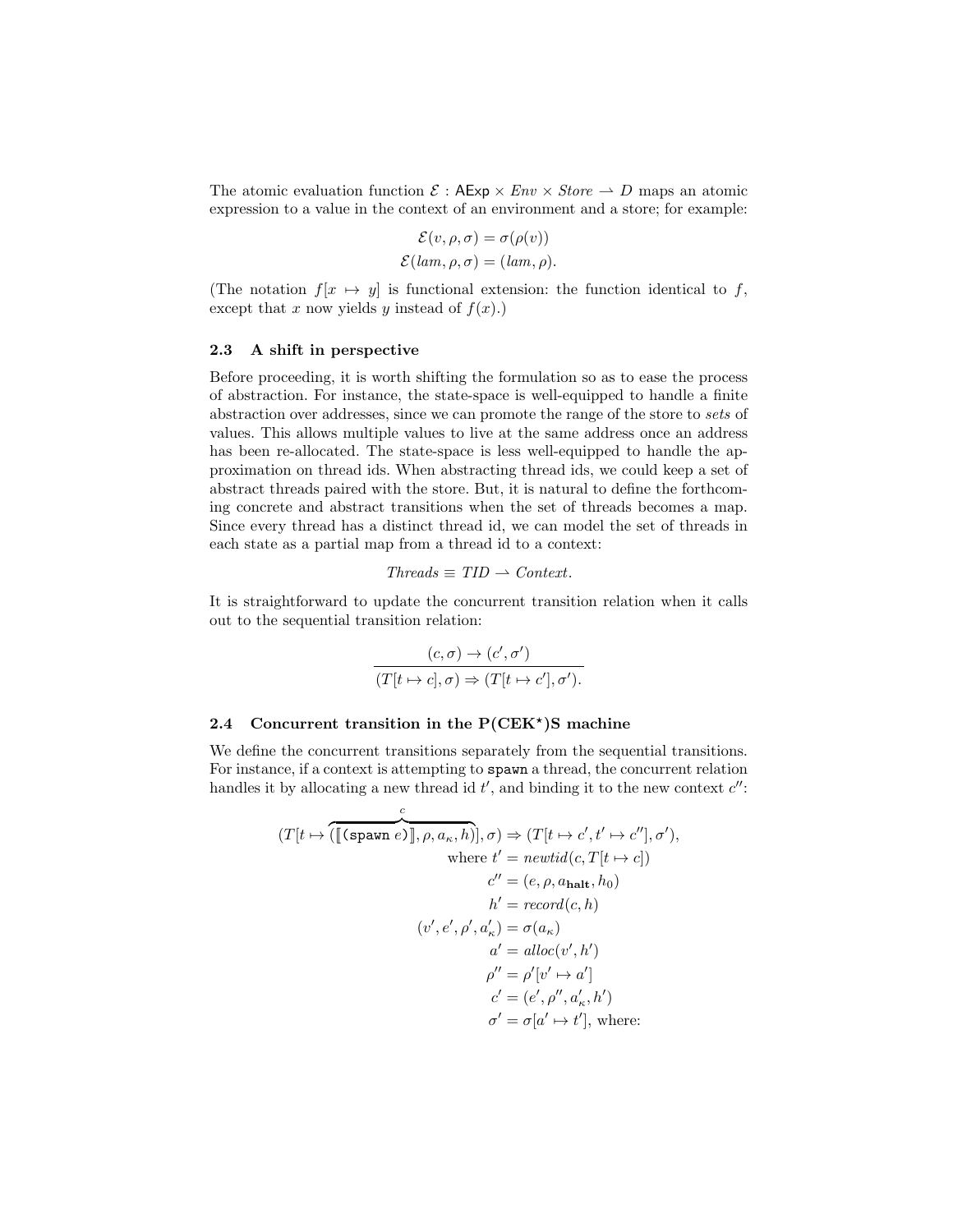- newtid: Context  $\times$  Threads  $\rightarrow$  TID allocates a fresh thread id for the newly spawned thread.
- record : Context  $\times$  Hist  $\rightarrow$  Hist is responsible for updating the history of execution with this context.
- alloc:  $\forall$ ar  $\times$  Hist  $\rightarrow$  Addr allocates a fresh address for the supplied variable.

The abstract counterparts to these functions determine the degree of approximation in the analysis, and consequently, the trade-off between speed and precision.

When a thread halts, its thread id is treated as an address, and its return value is stored there:

$$
(T[t \mapsto ([\mathbf{x}], \rho, a_{\mathbf{halt}}, h)], \sigma) \Rightarrow (T, \sigma[t \mapsto \mathcal{E}(\mathbf{x}, \rho, \sigma)]).
$$

This convention, of using thread ids as addresses, makes it easy to model thread joins, since they can check to see if that address has value waiting or not:

$$
\sigma(\mathcal{E}(\mathbf{x}, \rho, \sigma)) = d
$$

$$
(T[t \mapsto (\llbracket (\mathtt{join} \mathbf{x}) \rrbracket, \rho, a_{\kappa}, h)], \sigma) \Rightarrow (T[t \mapsto (e, \rho', a'_{\kappa}, h')], \sigma'),
$$

where 
$$
\kappa = \sigma(a_{\kappa})
$$
  
\n $(v, e, \rho, a'_{\kappa}) = \kappa$   
\n $\rho' = \rho[v \mapsto a'']$   
\n $h' = record(c, h)$   
\n $a'' = alloc(v, h')$   
\n $\sigma' = \sigma[a'' \mapsto d].$ 

## 3 A systematic abstract interpretation of  $P(CEK<sup>*</sup>)S$

Using the techniques outlined in our recent work on systematically constructing abstract interpretations from abstract machines [\[23\]](#page-16-2), we can directly convert the P(CEK<sup>\*</sup>)S machine into an abstract interpretation of itself. In the concrete state-space, there are four points at which we must inflict abstraction: over basic values (like numbers), over histories, over addresses and over thread ids.

The abstraction over histories determines the context-sensitivity of the analysis on a per-thread basis. The abstraction over addresses determines polyvariance. The abstraction over thread ids maps concrete threads into abstract threads, which determines to what extent the analysis can distinguish dynamically created threads from one another; it directly impacts MHP analysis.

The abstract state-space (Figure [2\)](#page-7-0) mirrors the concrete state-space in structure. We assume the natural point-wise, element-wise and member-wise lifting of a partial order  $(\subseteq)$  over all of the sets within the state-space. Besides the restriction of histories, addresses and thread ids to finite sets, it is also worth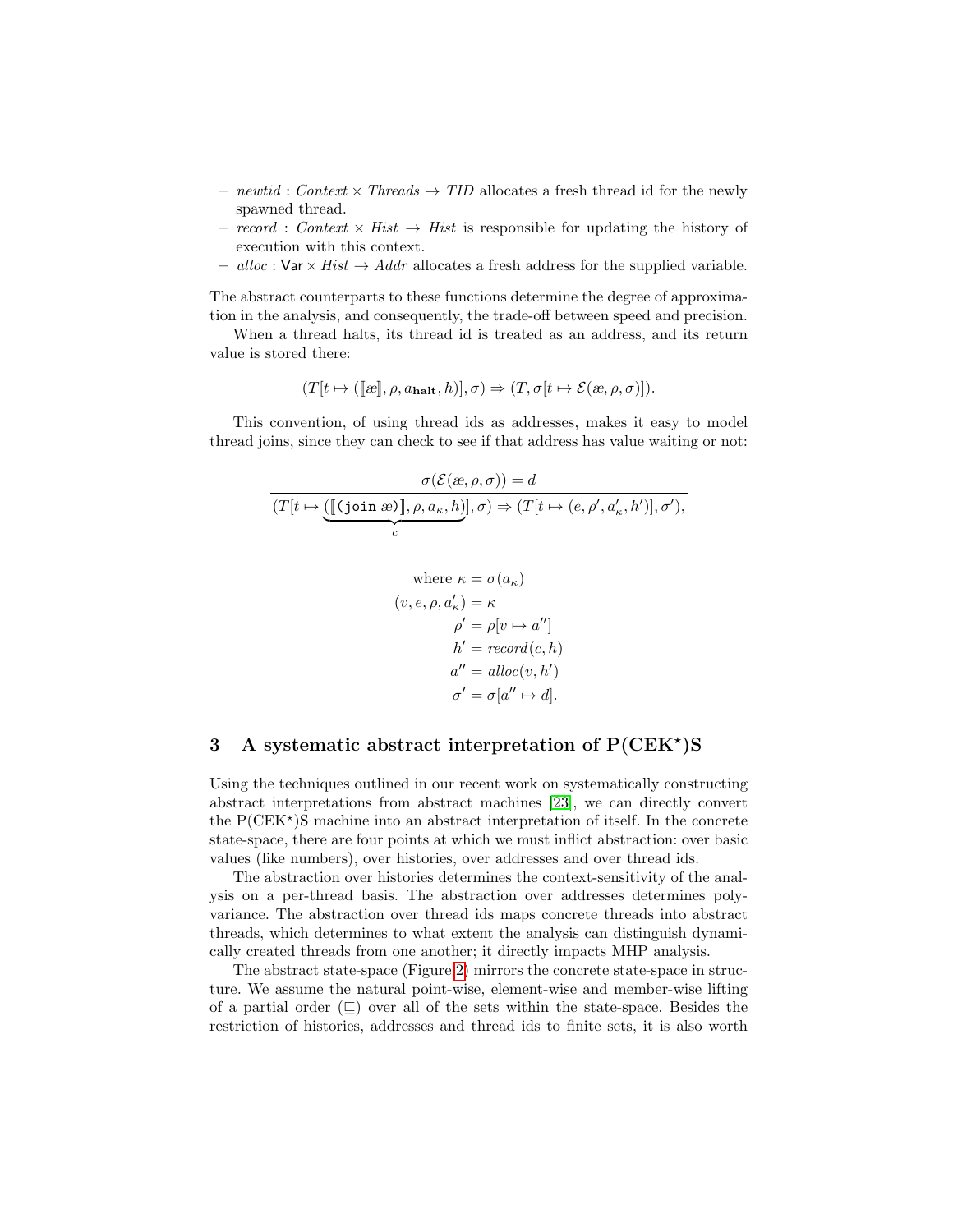$$
\hat{\zeta} \in \hat{\Sigma} = \hat{Threads} \times \hat{Store}
$$
\n
$$
\hat{T} \in \hat{Threads} = \hat{TID} \rightarrow \mathcal{P}(\hat{Context})
$$
\n
$$
\hat{c} \in \hat{Context} = \text{Exp} \times \hat{Env} \times \hat{Addr} \times \hat{Hist}
$$
\n
$$
\hat{\rho} \in \hat{Env} = \text{Var} \rightarrow \hat{Addr}
$$
\n
$$
\hat{\kappa} \in \hat{Kont} = \text{Var} \times \text{Exp} \times \hat{Env} \times \hat{Addr} + \{\text{halt}\}
$$
\n
$$
\hat{h} \in \hat{Hist} \text{ contains bounded, finite program histories}
$$
\n
$$
\hat{\sigma} \in \hat{Store} = \hat{Addr} \rightarrow \hat{D}
$$
\n
$$
\hat{d} \in \hat{D} = \mathcal{P}(\hat{Value})
$$
\n
$$
\hat{val} \in \hat{Value} = \hat{Clo} + \hat{Bool} + \hat{Num} + \hat{Kont} + \hat{TID} + \hat{Addr}
$$
\n
$$
\hat{clo} \in \hat{Clo} = \text{Lam} \times \hat{Env}
$$
\n
$$
\hat{a} \in \hat{Addr} \text{ is a finite set of abstract addresses}
$$
\n
$$
\hat{t} \in \hat{TID} \text{ is a finite set of abstract thread is}
$$

<span id="page-7-0"></span>Fig. 2. Abstract state-space for a systematic abstraction of the  $P(CEK^*)S$  machine.

pointing out that the range of both  $\widehat{Threads}$  and  $\widehat{Store}$  are power sets. This promotion occurs because, during the course of an analysis, re-allocating the same thread id or address is all but inevitable. To maintain soundness, the analysis must be able to store multiple thread contexts in the same abstract thread id, and multiple values at the same address in the store.

The structural abstraction map  $\alpha$  on the state-space (Figure [3\)](#page-8-0) utilizes a family of abstraction maps over the sets within the state-space. With the abstraction and the abstract state-space fixed, the abstract transition relation reduces to a matter of calculation [\[4\]](#page-15-2). The relation  $(\sim)$  describes the concurrent abstract transition, while the relation  $(-\circ)$  describes the sequential abstract transition:

$$
(\neg) \subseteq \hat{\Sigma} \times \hat{\Sigma}
$$
  

$$
(\neg) \subseteq (\text{Context} \times \text{Store}) \times (\text{Context} \times \text{Store})
$$

When the context in focus is sequential, the sequential relation takes over:

$$
\frac{(\hat{c}, \hat{\sigma}) \rightarrow (\hat{c}', \hat{\sigma}')}{(\hat{T}[\hat{t} \mapsto \{\hat{c}\} \cup \hat{C}], \hat{\sigma}) \rightsquigarrow (\hat{T} \sqcup [\hat{t} \mapsto \{\hat{c}'\}], \hat{\sigma}')
$$

There is a critical change over the concrete rule in this abstract rule: thanks to the join operation, the abstract context remains associated with the abstract thread id even after its transition has been considered. In the next section, we will examine the application of singleton abstraction to thread ids to allow the "strong update" of abstract threads ids across transition. (For programs whose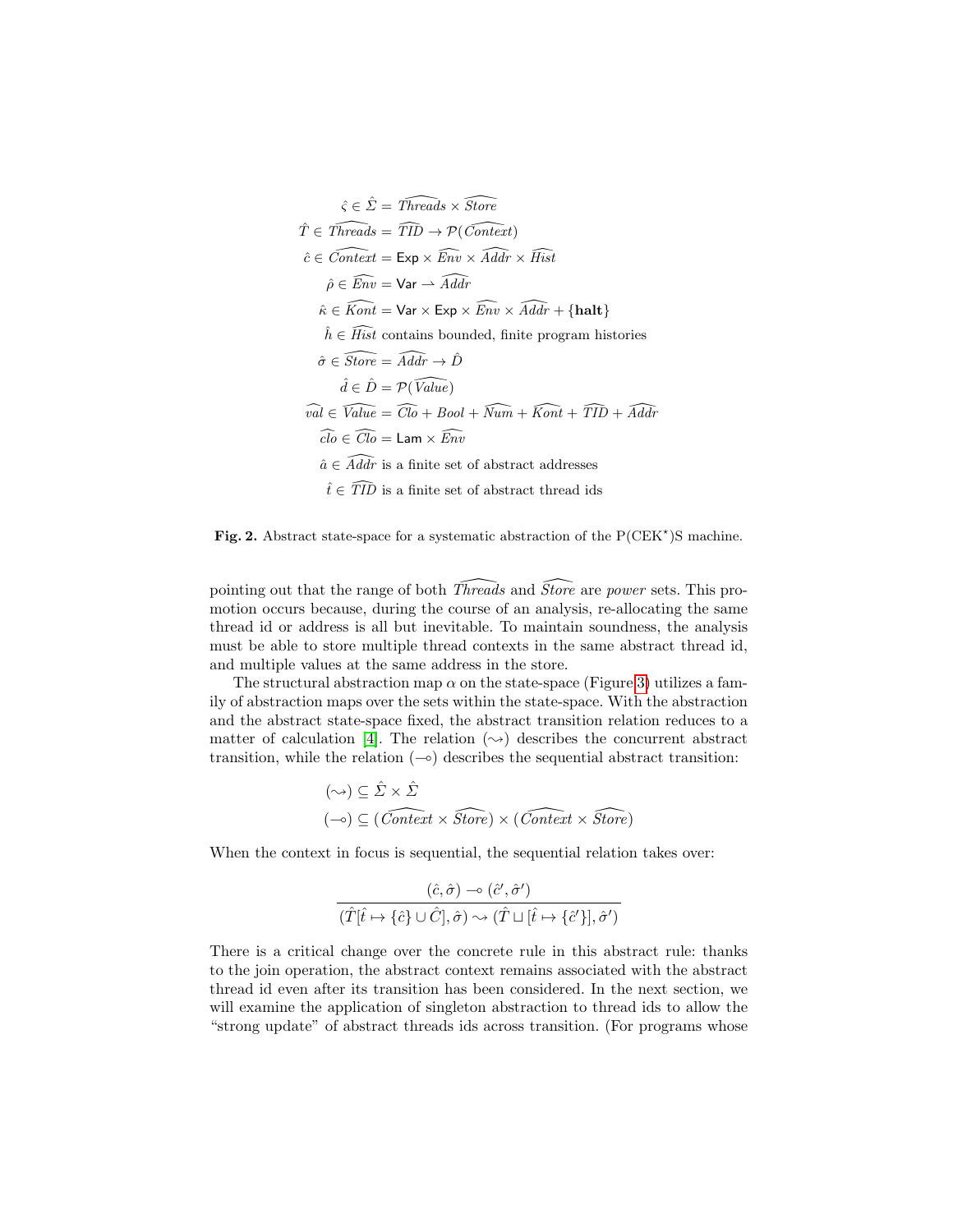$$
\alpha_{\Sigma}(T,\sigma) = (\alpha(T), \alpha(\sigma))
$$
\n
$$
\alpha_{Threads}(T) = \lambda \hat{t}.\bigsqcup_{\alpha(t)=\hat{t}} \alpha(T(t))
$$
\n
$$
\alpha_{Context}(e, \rho, \kappa, h) = \{(e, \alpha(\rho), \alpha(\kappa), \alpha(h))\}
$$
\n
$$
\alpha_{Env}(\rho) = \lambda v.\alpha(\rho(v))
$$
\n
$$
\alpha_{Kont}(v, e, \rho, a) = (v, e, \alpha(\rho), \alpha(a))
$$
\n
$$
\alpha_{Kont}(\text{halt}) = \text{halt}
$$
\n
$$
\alpha_{Store}(\sigma) = \lambda \hat{a}.\bigsqcup_{\alpha(a)=\hat{a}} \alpha(\sigma(a))
$$
\n
$$
\alpha_{D}(val) = \{\alpha(val)\}
$$
\n
$$
\alpha_{Clo}(\text{lam}, \rho) = (\text{lam}, \alpha(\rho))
$$
\n
$$
\alpha_{Bool}(b) = b
$$
\n
$$
\alpha_{Hist}(h) \text{ is defined by context-sensitive}
$$
\n
$$
\alpha_{TID}(t) \text{ is defined by by bivariate}
$$

<span id="page-8-0"></span>Fig. 3. A structural abstraction map.

maximum number of threads is statically bounded by a known constant, this allows for precise MHP analysis.)

#### 3.1 Running the analysis

Given a program e, the injection function  $\hat{\mathcal{I}}$  : Exp  $\rightarrow$   $\widehat{State}$  creates the initial abstract machine state:

$$
\hat{\mathcal{I}}(e) = \left( \left[ \hat{t}_0 \mapsto \left\{ (e,[], \hat{a}_{\mathbf{halt}}, \hat{h}_0) \right\} \right], [\hat{a}_{\mathbf{halt}} \mapsto \{\mathbf{halt}\}]\right),\
$$

where  $\hat{h}_0$  is a blank abstract history and  $\hat{a}_{\text{halt}}$  is the distinguished abstract address of the **halt** continuation. The analysis of a program  $e$  is the finite set of states reachable from the initial state:

$$
\hat{\mathcal{R}}(e) = \left\{ \hat{\varsigma} : \hat{\mathcal{I}}(e) \leadsto^* \hat{\varsigma} \right\}.
$$

#### 3.2 A fixed point interpretation

If one prefers a traditional, fixed-point abstract interpretation, we can imagine the intermediate state of the analysis itself as a set of currently reachable abstract machine states:

$$
\hat{\xi} \in \hat{\Xi} = \mathcal{P}(\hat{\Sigma}).
$$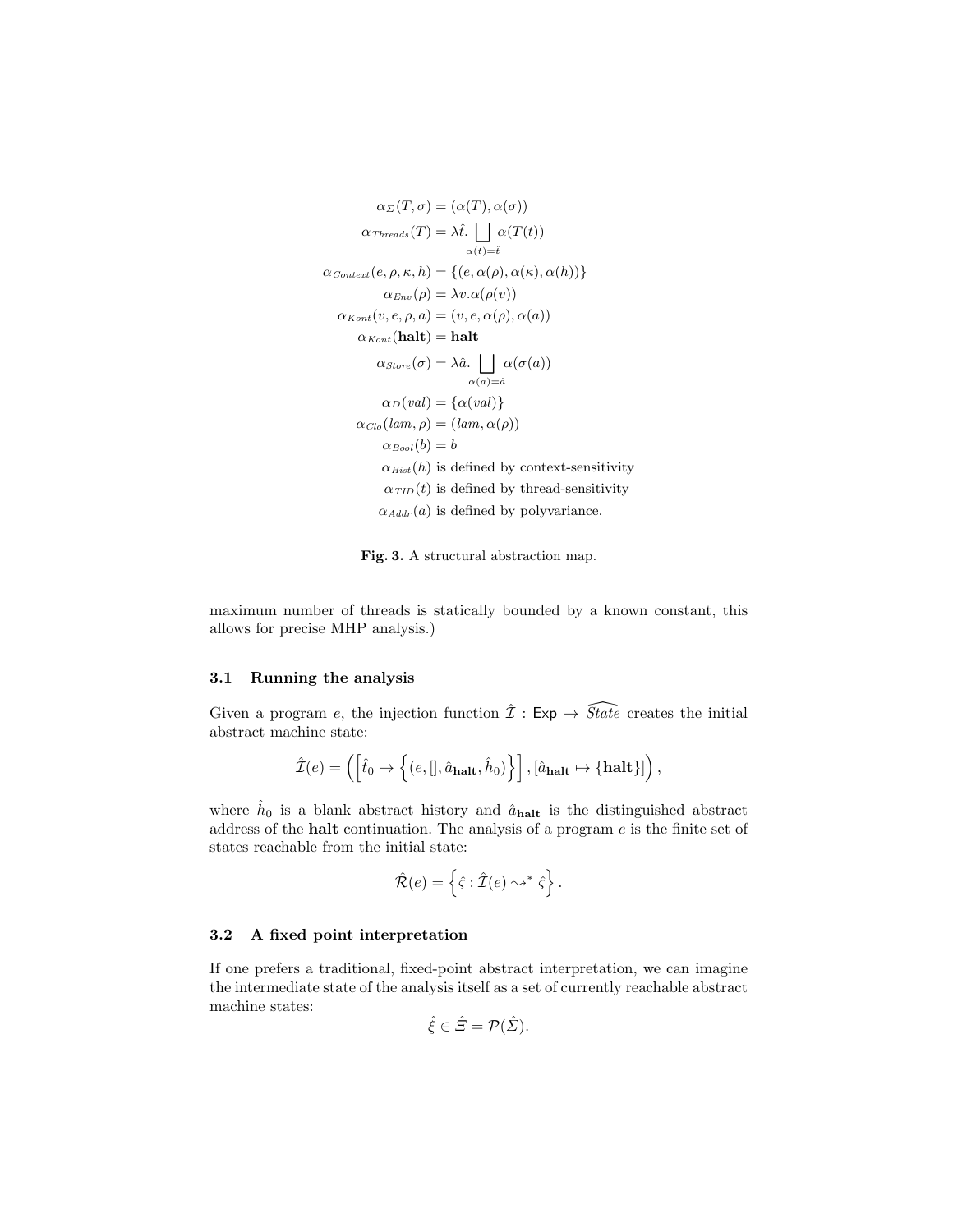A global transfer function  $\hat{f}:\hat{\varXi}\to\hat{\varXi}$  evolves this set:

$$
\hat{f}(\hat{\xi}) = \left\{ \hat{\mathcal{I}}(e) \right\} \cup \left\{ \hat{\varsigma}' : \hat{\varsigma} \in \hat{\xi} \text{ and } \hat{\varsigma} \sim \hat{\varsigma}' \right\}.
$$

The solution of the analysis is the least fixed point: lfp( $\hat{f}$ ).

#### 3.3 Termination

The dependence structure of the abstract state-space is a directed acyclic graph starting from the set  $\hat{\Sigma}$  at the root. Because all of the leaves of this graph (e.g., lambda terms, abstract numbers, abstract addresses) are finite for any given program, the state-space itself must also be finite. Consequently, there are no infinitely ascending chains in the lattice  $\mathcal{Z}$ . By Kleene's fixed point theorem, there must exist a least natural *n* such that  $\text{Ifp}(\hat{f}) = \hat{f}^n(\emptyset)$ .

#### 3.4 Concurrent abstract transitions

Guided by the structural abstraction, we can convert the concrete concurrent transitions for the P(CEK<sup>\*</sup>)S machine into concurrent abstract transitions. For instance, if an abstract context is attempting to spawn a thread, the concurrent relation handles it by allocating a new thread id  $\hat{t}'$ , and binding it to the new context  $\hat{c}$ ":

$$
\hat{f}(\hat{f}) \leftrightarrow \{ (\langle [\text{spawn } e \rangle \text{ }], \hat{\rho}, \hat{a}_{\hat{\kappa}}, \hat{h}) \} \cup \hat{C} |, \hat{\sigma}) \leadsto (\hat{T} \sqcup [\hat{t} \mapsto {\hat{c}}', \hat{t}' \mapsto {\hat{c}}''], \hat{\sigma}'),
$$
\nwhere  $\hat{t}' = \hat{newtid}(\hat{c}, \hat{T}[\hat{t} \mapsto \hat{C} \cup {\hat{c}}] )$   
\n $\hat{c}'' = (e, \hat{\rho}, \hat{a}_{\text{halt}}, \hat{h}_0)$   
\n $\hat{h}' = \hat{record}(\hat{c}, \hat{h})$   
\n $(v', e', \hat{\rho}', \hat{a}'_{\hat{\kappa}}) \in \hat{\sigma}(\hat{a}_{\hat{\kappa}})$   
\n $\hat{a}' = \hat{alloc}(v', \hat{h}')$   
\n $\hat{\rho}'' = \hat{\rho}'[v' \mapsto \hat{a}']$   
\n $\hat{c}' = (e', \hat{\rho}'', \hat{a}'_{\hat{\kappa}}, \hat{h}')$   
\n $\hat{\sigma}' = \hat{\sigma} \sqcup [\hat{a}' \mapsto {\hat{t}}'],$  where:

- $\widehat{neutral}$ :  $\widehat{Context} \times \widehat{Threads} \rightarrow \widehat{TID}$  allocates a thread id for the newly spawned thread.
- $\widehat{record}$ :  $\widehat{Context} \times \widehat{Hist} \rightarrow \widehat{Hist}$  is responsible for updating the (bounded) history of execution with this context.
- $\widehat{alloc}$ : Var  $\times \widehat{Hist} \rightarrow \widehat{Addr}$  allocates an address for the supplied variable.

These functions determine the degree of approximation in the analysis, and consequently, the trade-off between speed and precision.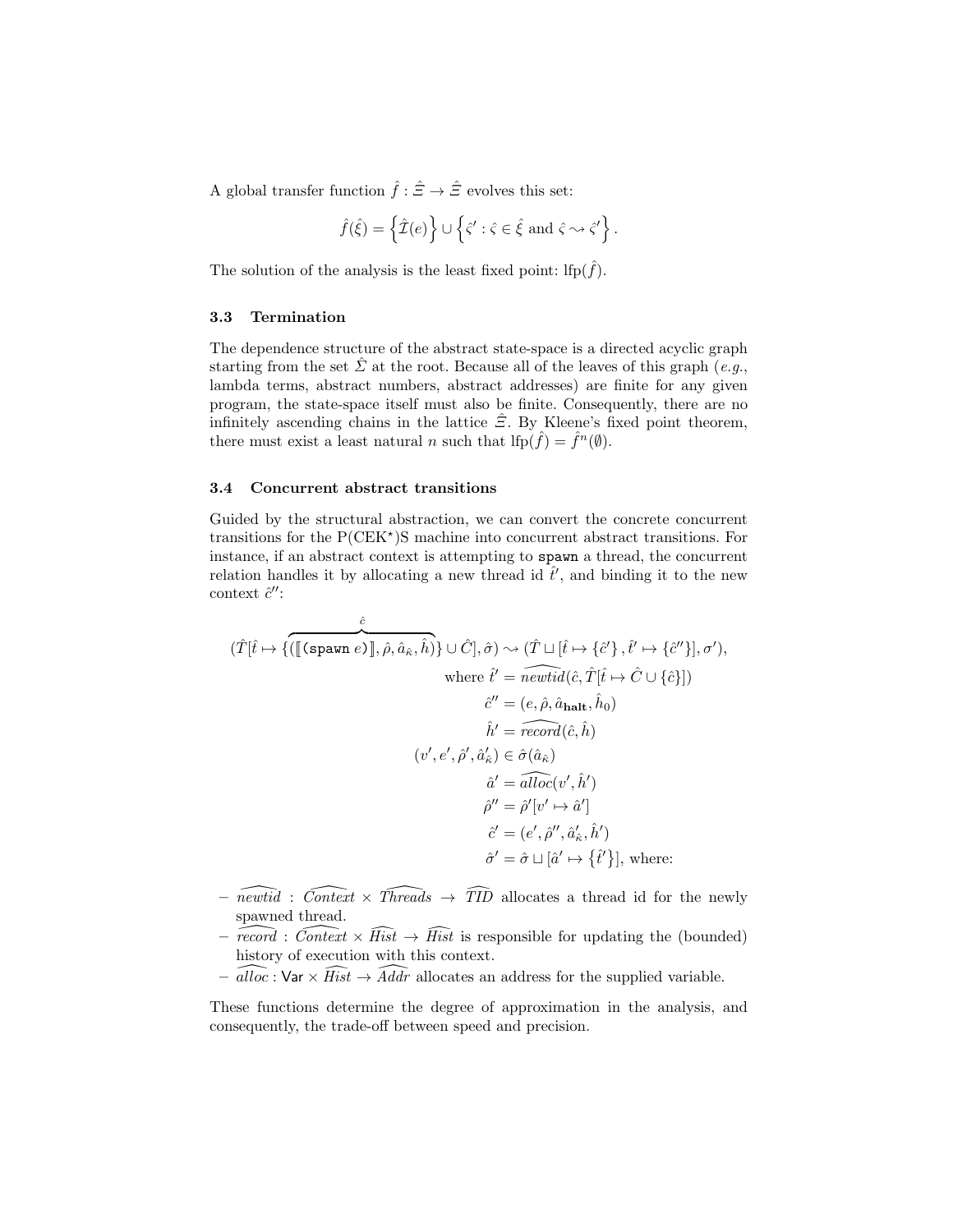When a thread halts, its abstract thread id is treated as an address, and its return value is stored there:

$$
\frac{\hat{T}'}{(\hat{T}', \sigma) \leadsto (\hat{T}', \hat{\sigma} \sqcup [\hat{t} \mapsto \{([\mathbf{E}\mathbf{E}], \hat{\rho}, \hat{a}_{\mathbf{halt}}, \hat{h})\}])}{(\hat{T}', \sigma) \leadsto (\hat{T}', \hat{\sigma} \sqcup [\hat{t} \mapsto \hat{\mathcal{E}}(\mathbf{E}, \hat{\rho}, \hat{\sigma})])},
$$
 where

the atomic evaluation function  $\hat{\mathcal{E}}$ :  $\mathsf{AExp} \times \widehat{Env} \times \widehat{Store} \to \hat{D}$  maps an atomic expression to a value in the context of an environment and a store:

$$
\hat{\mathcal{E}}(v,\hat{\rho},\hat{\sigma}) = \hat{\sigma}(\hat{\rho}(v))
$$
  

$$
\hat{\mathcal{E}}(\text{lam},\hat{\rho},\hat{\sigma}) = \{(\text{lam},\hat{\rho})\}.
$$

It is worth asking whether it is sound in just this case to remove the context from the threads (making the subsequent threads  $T$  instead of  $T'$ ). It is sound, but it seems to require a (slightly) more complicated staggered-state bisimulation to prove it: the concrete counterpart to this state may take several steps to eliminate all of its halting contexts.

Thanks to the convention to use thread ids as addresses holding the return value of thread, it easy to model thread joins, since they can check to see if that address has a value waiting or not:

$$
\hat{a} \in \hat{\mathcal{E}}(\mathbf{x}, \hat{\rho}, \hat{\sigma}) \qquad \hat{d} = \hat{\sigma}(\hat{a})
$$
\n
$$
\overbrace{(\hat{T} \sqcup [\hat{t} \mapsto \{([\text{Join } \mathbf{x}^2)], \hat{\rho}, \hat{a}_{\hat{\kappa}}, \hat{h})\}], \hat{\sigma}) \leadsto (\hat{T} \sqcup [\hat{t} \mapsto \{(e, \hat{\rho}', \hat{a}'_{\hat{\kappa}}, \hat{h}'), \hat{c}\}], \hat{\sigma}'),
$$

where 
$$
\hat{\kappa} \in \hat{\sigma}(\hat{a}_{\hat{\kappa}})
$$
  
\n $(v, e, \hat{\rho}, \hat{a}'_{\hat{\kappa}}) = \hat{\kappa}$   
\n $\hat{\rho}' = \hat{\rho}[v \mapsto \hat{a}'']$   
\n $\hat{h}' = \widehat{record}(\hat{c}, \hat{h})$   
\n $\hat{a}'' = \widehat{alloc}(v, \hat{h}')$   
\n $\hat{\sigma}' = \hat{\sigma} \sqcup [\hat{a}'' \mapsto \hat{d}].$ 

#### 3.5 Soundness

Compared to a standard proof of soundness for a small-step abstract interpretation, the proof of soundness requires only slightly more attention in a concurrent setting. The key lemma in the inductive proof of simulation states that when a concrete state  $\varsigma$  abstracts to an abstract state  $\hat{\varsigma}$ , if the concrete state can transition to  $\varsigma'$ , then the abstract state  $\hat{\varsigma}$  must be able to transition to some other abstract state  $\hat{\zeta}'$  such that  $\zeta'$  abstracts to  $\hat{\zeta}'$ :

Theorem 1. If:

 $\alpha(\varsigma) \sqsubseteq \hat{\varsigma}$  and  $\varsigma \Rightarrow \varsigma',$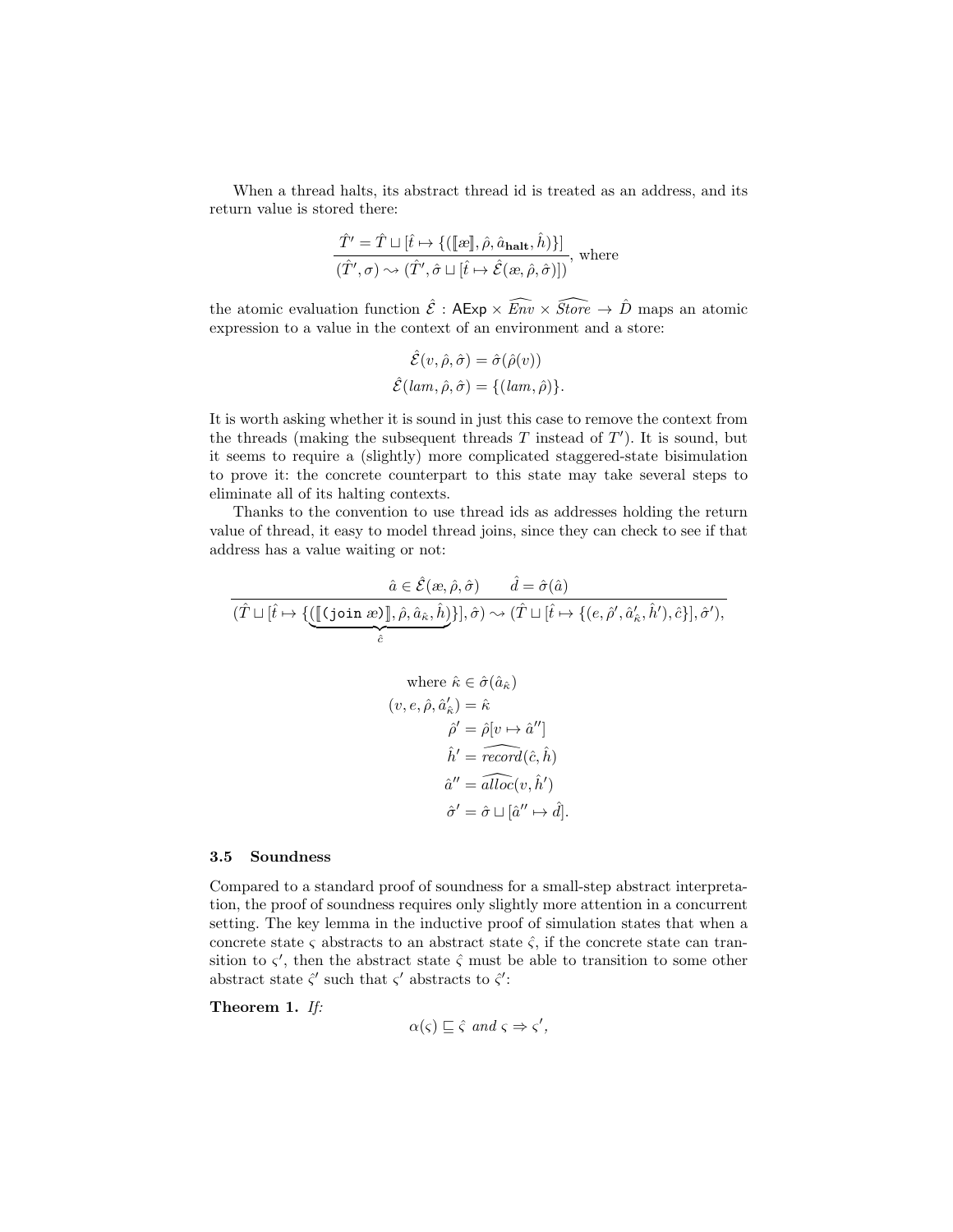then there must exist a state  $\hat{\zeta}'$  such that:

$$
\alpha(\varsigma') \sqsubseteq \hat{\varsigma}' \text{ and } \hat{\varsigma} \leadsto \hat{\varsigma}'.
$$

Proof. The proof is follows the case-wise structure of proofs like those in Might and Shivers [\[14\]](#page-16-4). There is an additional preliminary step: first choose a thread id modified across transition, and then perform case-wise analysis on how it could have been modified.

#### 3.6 Extracting flow information

The core question in flow analysis is, "Can the value val flow to the expression æ?" To answer it, assume that  $\hat{\xi}$  is the set of all reachable abstract states. We must check every state within this set, and every environment  $\hat{\rho}$  within that state. If  $\hat{\sigma}$  is the store in that state, then val may flow to æ if the value  $\alpha(val)$  is represented in the set  $\mathcal{E}(\mathcal{E}, \hat{\rho}, \hat{\sigma})$ . Formally, we can construct a flows-to relation,  $FlowsTo \subseteq Value \times AExpr$ , for a program e:

$$
FlowsTo(val, x) \text{ iff there exist } (\hat{T}, \hat{\sigma}) \in \hat{\mathcal{R}}(e) \text{ and } \hat{t} \in dom(\hat{T}) \text{ such that}
$$

$$
(e, \hat{\rho}, \hat{\kappa}) \in \hat{T}(\hat{t}) \text{ and } \{ \alpha (val) \} \sqsubseteq \hat{\mathcal{E}}(x, \hat{\rho}, \hat{\sigma}).
$$

#### 3.7 Extracting MHP information

In MHP analysis, we are concerned with whether two expressions  $e'$  and  $e''$ may be evaluated concurrently with one another in program  $e$ . It is straightforward to decide this using the set of reachable states computed by the abstract interpretation. If, in any reachable state, there exist two distinct contexts at the relevant expressions, then their evaluation may happen in parallel with one another. Formally, the  $MHP \subseteq \text{Exp} \times \text{Exp}$  relation with respect to program e is:

$$
MHP(e', e'')
$$
 iff there exist  $(\hat{T}, \hat{\sigma}) \in \hat{\mathcal{R}}(e)$  and  $\hat{t}', \hat{t}'' \in dom(\hat{T})$  such that  
 $(e', \_,\_,\_) \in \hat{T}(\hat{t}')$  and  $(e'', \_,\_,\_) \in \hat{T}(\hat{t}'').$ 

## 4 MHP: Making strong transitions with singleton threads

In the previous section, we constructed a systematic abstraction of the  $P(\text{CEK}^{\star})S$ machine. While it serves as a sound and capable flow analysis, its precision as an MHP analysis is just above useless. Contexts associated with each abstract thread id grow monotonically during the course of the analysis. Eventually, it will seem as though every context may happen in parallel with every other context. By comparing the concrete and abstract semantics, the cause of the imprecision becomes clear: where the concrete semantics replaces the context at a given thread id, the abstract semantics joins.

Unfortunately, we cannot simply discard the join. A given abstract thread id could be representing multiple concrete thread ids. Discarding a thread id would then discard possible interleavings, and it could even introduce unsoundness.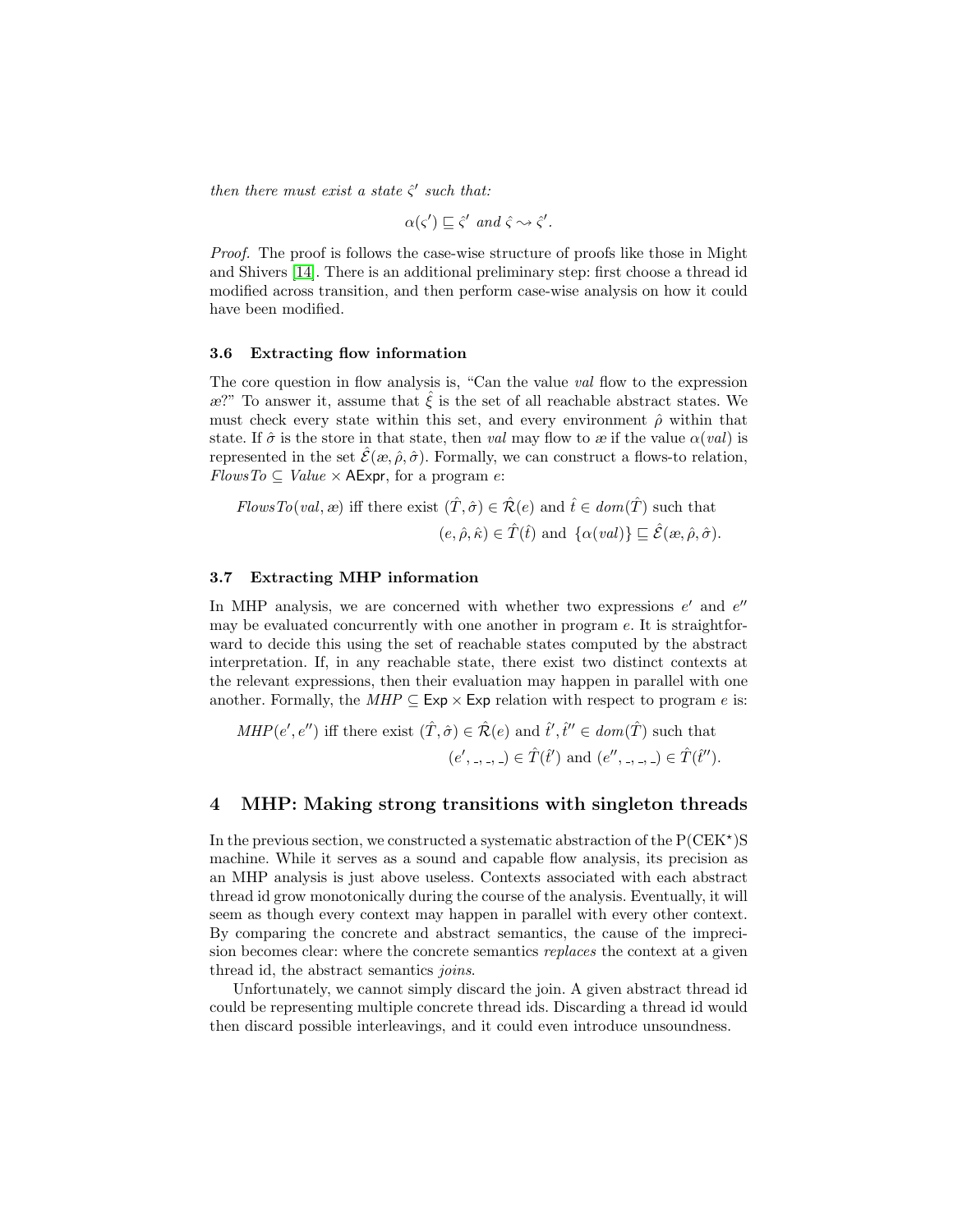Yet, it is plainly the case that *many* programs have a boundable number of threads that are co-live. Thread creation is considered expensive, and thread pools created during program initialization are a popular mechanism for circumventing the problem. To exploit this design pattern, we can make thread ids eligible for "strong update" across transition. In shape analysis, strong update refers to the ability to treat an abstract address as the representative of a single concrete address when assigning to that address. That is, by tracking the cardinality of the abstraction of each thread id, we can determine when it is sound to replace functional join with functional update on threads themselves.

The necessary machinery is straightforward, adapted directly from the shape analysis literature [\[1,](#page-15-3)[2,](#page-15-4)[11,](#page-16-5)[10](#page-16-6)[,14,](#page-16-4)[19\]](#page-16-7) ; we attach to each state a cardinality counter  $\hat{\mu}$  that tracks how many times an abstract thread id has been allocated (but not precisely beyond once):

$$
\hat{\zeta} \in \hat{\Sigma} = \widehat{Threads} \times \widehat{Store} \times \widehat{TCount}
$$

$$
\hat{\mu} \in \widehat{TCount} = \widehat{TID} \to \{0, 1, \infty\}.
$$

When the count of an abstract thread id is exactly one, we know for certain that there exists at most one concrete counterpart. Consequently, it is safe to perform a "strong transition." Consider the case where the context in focus for the concurrent transition is sequential; in the case where the count is exactly one, the abstract context gets replaced on transition:

$$
\frac{(\hat{c},\hat{\sigma})\multimap(\hat{c}',\hat{\sigma}')\qquad \hat{\mu}(\hat{t})=1}{(\hat{T}[\hat{t}\mapsto\{\hat{c}\}\uplus \hat{C}],\hat{\sigma},\hat{\mu})\leadsto(\hat{T}[\hat{t}\mapsto\{\hat{c}'\}\cup \hat{C}],\hat{\sigma}',\hat{\mu})}.
$$

It is straightforward to modify the existing concurrent transition rules to exploit information available in the cardinality counter. At the beginning of the analysis, all abstract thread ids have a count of zero. Upon spawning a thread, the analysis increments the result of the function *newtid*. When a thread whose abstract thread id has a count of one halts, its count is reset to zero.

#### 4.1 Strategies for abstract thread id allocation

Just as the introduction of an allocation function for addresses provides the ability to tune polyvariance, the *newtid* function provides the ability to tune precision. The optimal strategy for allocating this scarce pool of abstract thread ids depends upon the design patterns in use.

One could, for instance, allocate abstract thread ids according to calling context,  $e.g.,$  the abstract thread id is the last  $k$  call sites. This strategy would work well for the implementation of futures, where futures from the same context are often not co-live with themselves.

The context-based strategy, however, is not a reasonable strategy for a threadpool design pattern. All of the spawns will occur at the same expression in the same loop, and therefore, in the same context. Consequently, there will be no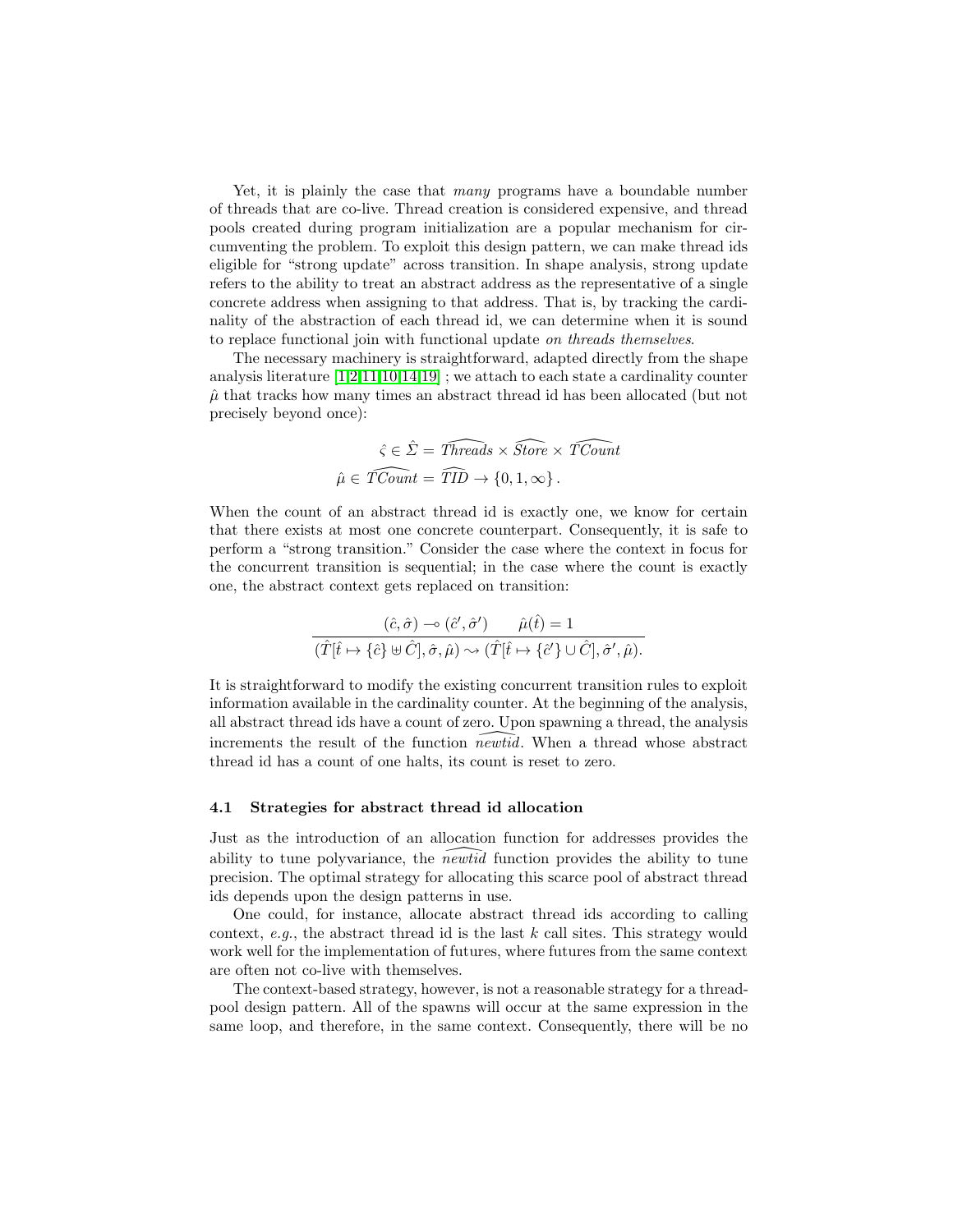discrimination between threads. If the number of threads in the pool is known a priori to be n, then the right strategy for this pattern is to create n abstract thread ids, and to allocate a new one for each iteration of the thread-poolspawning loop. On the other hand, if the number of threads is set dynamically, no amount of abstract thread ids will be able to discriminate between possible interleavings effectively, in this case a reasonable choice for precision would be to have one abstract thread per thread pool.

#### 4.2 Advantages for MHP analysis

With the cardinality counter, it is possible to test whether an expression may be evaluated in parallel with itself. If, for every state, every abstract thread id which maps to a context containing that expression has a count of one, and no other context contains that expression, then that expression must never be evaluated in parallel with itself. Otherwise, parallel evaluation is possible.

## 5 Flow analysis of concurrent higher-order programs

If the concern is a sound flow analysis, but not MHP analysis, then we can perform an abstract interpretation of our abstract interpretation that efficiently collapses all possible interleavings and paths, even as it retains limited (reachabilitybased) flow-sensitivity. This second abstraction map  $\alpha' : \hat{\Xi} \to \hat{\Sigma}$  operates on the system-space of the fixed-point interpretation:

$$
\alpha'(\hat{\xi}) = \bigsqcup_{\hat{\varsigma} \in \hat{\xi}} \hat{\varsigma}.
$$

The new transfer function,  $\hat{f}': \hat{\Sigma} \to \hat{\Sigma}$ , monotonically accumulates all of the visited states into a single state:

$$
\hat{f}'(\hat{\varsigma}) = \hat{\varsigma} \sqcup \bigsqcup_{\hat{\varsigma} \Rightarrow \hat{\varsigma}'} \hat{\varsigma}'.
$$

#### 5.1 Complexity

This second abstraction simplifies the calculation of an upper bound on computational complexity. The structure of the set  $\hat{\Sigma}$  is a pair of maps into sets:

$$
\hat{\Sigma} = (\widehat{\text{TID}} \rightarrow \mathcal{P}(\widehat{\text{Context}})) \times (\widehat{\text{Addr}} \rightarrow \mathcal{P}(\widehat{\text{Value}}))
$$

.

Each of these maps is, in effect, a table of bit vectors: the first with abstract thread ids on one axis and contexts on the other; and the second with abstract addresses on one axis and values on the other. The analysis monotonically flips bits on each pass. Thus, the maximum number of passes—the tallest ascending chain in the lattice  $\hat{\mathbf{\Sigma}}$ —is:

$$
|\widehat{\text{TID}}| \times |\widehat{\text{Context}}| + |\widehat{\text{Addr}}| \times |\widehat{\text{Value}}|.
$$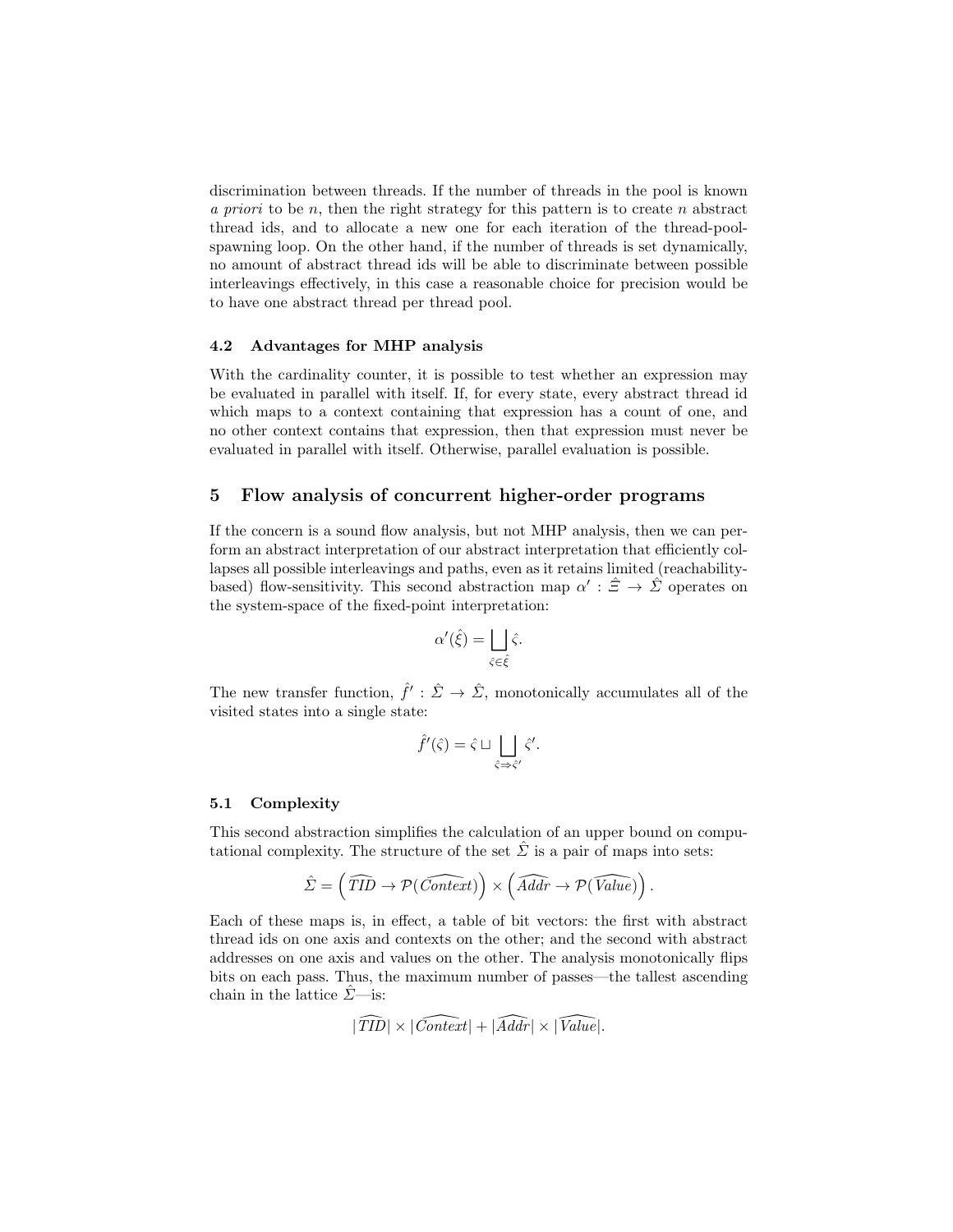Thus, the complexity of the analysis is determined by context-sensitivity, as with classical sequential flow analysis. For a standard monovariant analysis, the complexity is polynomial [\[17\]](#page-16-8). For a context-sensitive analysis with shared environments, the complexity is exponential [\[22\]](#page-16-9). For a context-sensitive analysis with flat environments, the complexity is again polynomial [\[15\]](#page-16-10).

## 6 Related work

This work traces its ancestry to Cousot and Cousot's work on abstract interpretation [\[3](#page-15-5)[,4\]](#page-15-2). We could easily extend the fixed-point formulation with the implicit concretization function to arrive at an instance of traditional abstract interpretation. It is also a direct descendant of the line of work investigating control-flow in higher-programs that began with Jones [\[12\]](#page-16-11) and Shivers [\[20,](#page-16-12)[21\]](#page-16-0).

The literature on static analysis of concurrency and higher-orderness is not empty, but it is spare. Much of it focuses on the special case of the analysis of futures. The work most notable and related to our own is that of Navabi and Jagannathan [\[16\]](#page-16-13). It takes Flanagan and Felleisen's notion of safe futures [\[7,](#page-15-6)[8\]](#page-15-7), and develops a dynamic and static analysis that can prevent a continuation from modifying a resource that one of its concurrent futures may modify. What makes this work most related to our own is that it is sound even in the presence of exceptions, which are, in essence, an upward-restricted form of continuations. Their work and our own own interact synergistically, since their safety analysis focuses on removing the parallel inefficiencies of safe futures; our flow analysis can remove the sequential inefficiencies of futures through the elimination of runtime type-checks. Yahav's work is the earliest to apply shape-analytic techniques to the analysis of concurrency [\[24\]](#page-16-14).

It has taken substantial effort to bring the static analysis of higher-order programs to heel; to recite a few of the major challenges:

- 1. First-class functions from dynamically created closures over lambda terms create recursive dependencies between control- and data-flow; k-CFA coanalyzes control and data to factor and order these dependencies [\[21\]](#page-16-0).
- 2. Environment-bearing closures over lambda terms impart fundamental intractabilities unto context-sensitive analysis [\[22\]](#page-16-9)—intractabilities that were only recently side-stepped via flattened abstract environments [\[15\]](#page-16-10).
- 3. The functional emphasis on recursion over iteration made achieving high precision difficult (or hopeless) without abstract garbage collection to recycle tail-call-bound parameters and continuations [\[14\]](#page-16-4).
- 4. When closures keep multiple bindings to the same variable live, precise reasoning about side effects to these bindings requires the adaptation of shapeanalytic techniques [\[11,](#page-16-5)[13\]](#page-16-15).
- 5. Precise reasoning about first-class continuations (and kin such as exceptions) required a harmful conversion to continuation-passing style until the advent of small-step abstraction interpretations for the pointer-refined CESK machine [\[23\]](#page-16-2).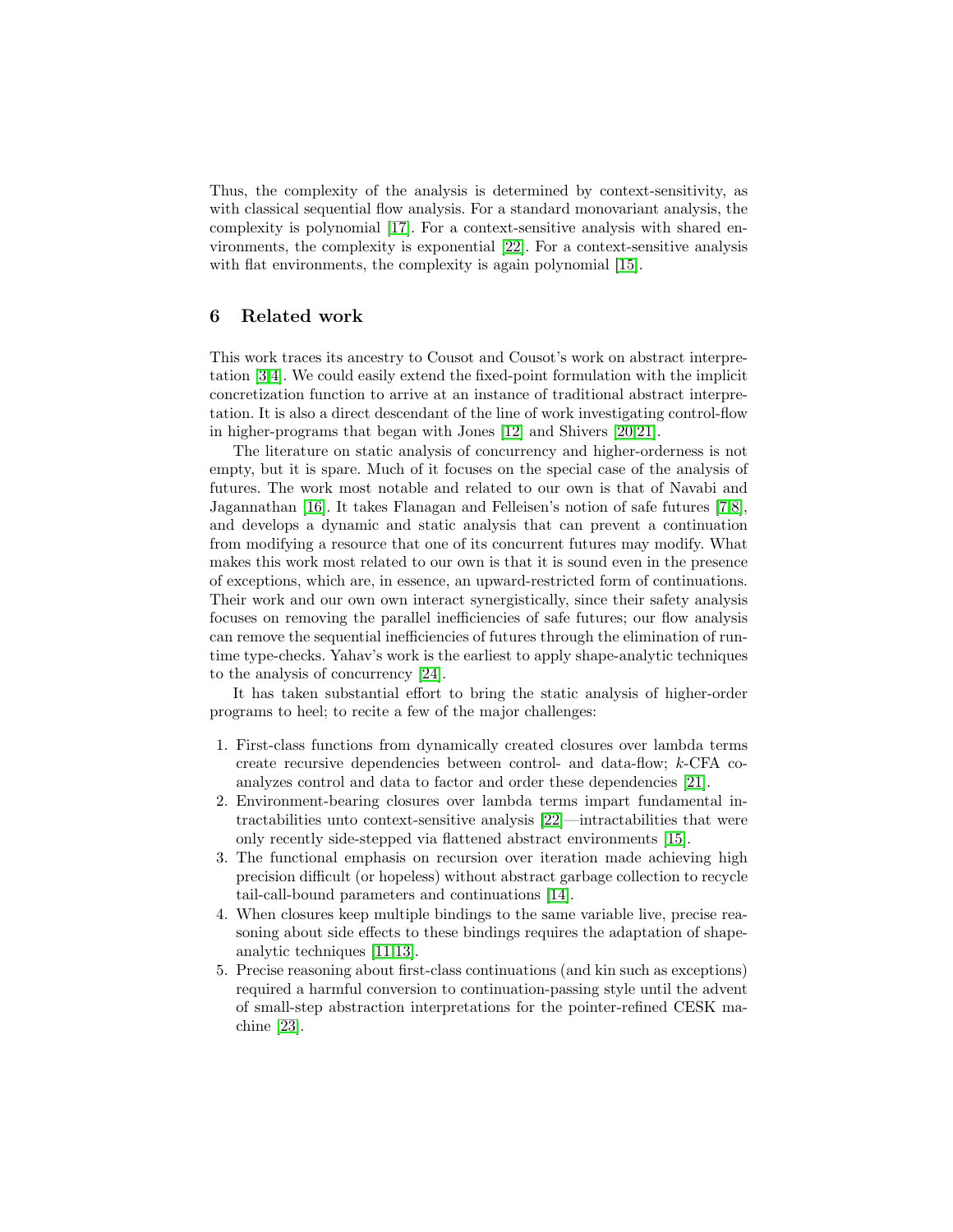We see this work as another milestone on the path to robust static analysis of full-featured higher-order programs.

## 7 Limitations and future work

Since the shape of the store and the values within were not the primary focus of this work, it utilized a blunt abstraction. A compelling next step of this work would generalize the abstraction of the store relationally, so as to capture relations between the values at specific addresses. The key challenge in such an extension is the need to handle relations between abstract addresses which may represent multiple concrete addresses. Relations which universally quantify over the concrete constituents of an abstract address are a promising approach.

Acknowledgements This material is based upon work supported by the NSF under Grant No. 1035658. The second author was supported by the National Science Foundation under Grant No. 0937060 to the Computing Research Association for the CIFellow Project. We also acknowledge support from the Park City Research Institute for Computer Science.

### References

- <span id="page-15-3"></span>1. Balakrishnan, G., and Reps, T. Recency-Abstraction for Heap-Allocated storage. In SAS '06: Static Analysis Symposium (Berlin, Heidelberg, 2006), K. Yi, Ed., vol. 4134 of Lecture Notes in Computer Science, Springer-Verlag, pp. 221–239.
- <span id="page-15-4"></span>2. Chase, D. R., Wegman, M., and Zadeck, F. K. Analysis of pointers and structures. In PLDI '90: Proceedings of the ACM SIGPLAN 1990 Conference on Programming Language Design and Implementation (New York, NY, USA, 1990), PLDI '90, ACM, pp. 296–310.
- <span id="page-15-5"></span>3. Cousot, P., and Cousot, R. Abstract interpretation: A unified lattice model for static analysis of programs by construction or approximation of fixpoints. In Conference Record of the Fourth ACM Symposium on Principles of Programming Languages (New York, NY, USA, 1977), ACM Press, pp. 238–252.
- <span id="page-15-2"></span>4. Cousot, P., and Cousot, R. Systematic design of program analysis frameworks. In POPL '79: Proceedings of the 6th ACM SIGACT-SIGPLAN Symposium on Principles of Programming Languages (New York, NY, USA, 1979), POPL '79, ACM Press, pp. 269–282.
- <span id="page-15-0"></span>5. Feeley, M. An Efficient and General Implementation of Futures on Large Scale Shared-Memory Multiprocessors. PhD thesis, Brandeis University, Apr. 1993.
- <span id="page-15-1"></span>6. Felleisen, M., and Friedman, D. P. Control operators, the SECD-machine, and the lambda-calculus. In 3rd Working Conference on the Formal Description of Programming Concepts (Aug. 1986).
- <span id="page-15-6"></span>7. Flanagan, C., and Felleisen, M. The semantics of future and its use in program optimization. In POPL '95: Proceedings of the 22nd ACM SIGPLAN-SIGACT Symposium on Principles of Programming Languages (New York, NY, USA, 1995), ACM, pp. 209–220.
- <span id="page-15-7"></span>8. Flanagan, C., and Felleisen, M. The semantics of future and an application. Journal of Functional Programming 9, 01 (1999), 1–31.